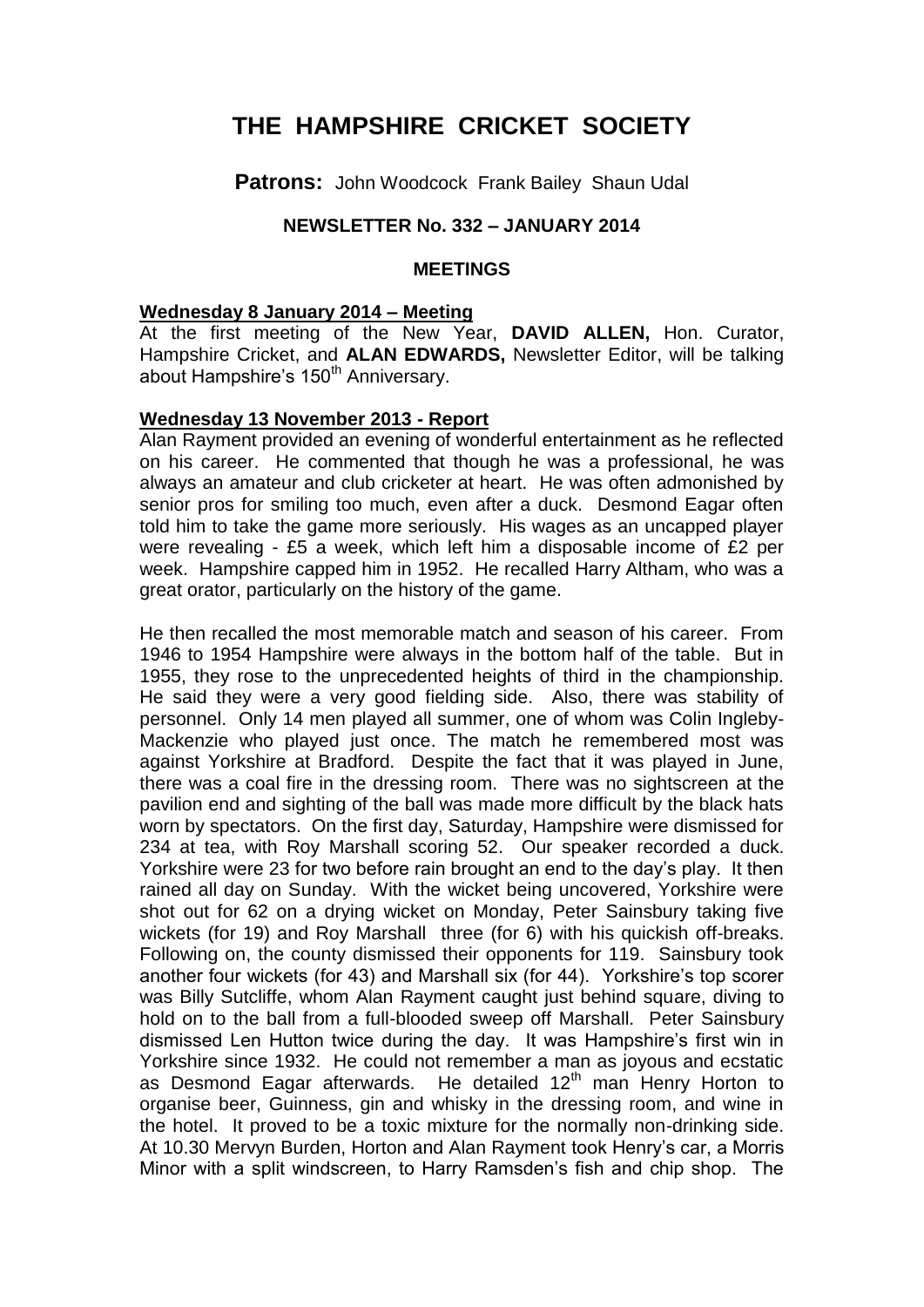result was predictable. They became very ill. Two men were unfit to drive the long and tortuous journey home. It was before the days of motorways.

He then recalled the return match at Bournemouth a few weeks later. On that occasion, Johnny Wardle, who had missed the encounter at Bradford, took nine wickets, and Ray Illingworth seven, as Yorkshire ran out winners on another spin bowlers' wicket by 96 runs. However, it was the dismissal of Len Hutton in the first innings that our speaker remembered most. He caught his hero at point – a dolly catch – off Derek Shackleton in the first over. It was a tired stroke by a tired man, still exhausted after leading England to victory in the Ashes series in Australia in the previous winter. It proved to be Hutton's last championship match (*Editor's note: he was ct Harrison b Marshall 2 in the second innings*).

Alan Rayment has never been afraid to tell a tale against himself and he recounted a fixture at Taunton. He dropped Harold Gimblett in the first over; so hard did the Somerset opener hit the ball, that it went through his hands of mid-off. Gimblett went on to score a century. In the second innings, he was on 94 when Eagar invited Rayment to bowl. His first ball disappeared out of the ground and into the river Tone. In 2008, whilst our speaker was on a visit to the ground with Dorset Cricket Society, a builder found the alleged ball and handed it to him.

He also recalled a brilliant century by Neil Harvey for the Australians in 1953. It was a diabolical surface, the top having come off the wicket after the third ball. He recalled that he was living at the top of Hill Lane in Southampton at the time. He cycled to the ground and left his bike chained at the back of the pavilion for each day's play.

He ended by touching on his book "*Punchy ThroughThe Covers".* He wrote an outline in Malibou in 1987 but did not pick it up again until 2004. He was grateful to Stephen Chalke for advice and commented that he signed several copies, with Stephen present, at the Grosvenor Hotel in Stockbridge. John Barclay did similarly for his book "*Lost in the Long Grass"* at the same time.

## **HCS PLAYER OF THE YEAR 2013 MICHAEL CARBERRY**

HCS members voted Michael Carberry as their Player of the Year for 2013 by an overwhelming margin. He becomes the first player to win the award three times, the previous occasions being in 2007 and 2009. An essay on Michael Carberry's rise to international cricket was included in last October's Newsletter.

Five players have won the award twice: Chris Smith (1983 and 1991), Mark Nicholas (1985 and 1995), Robin Smith (1988 and 1989), Shaun Udal (1993 and 2002) and Dimitri Mascarenhas (1998 and 2004).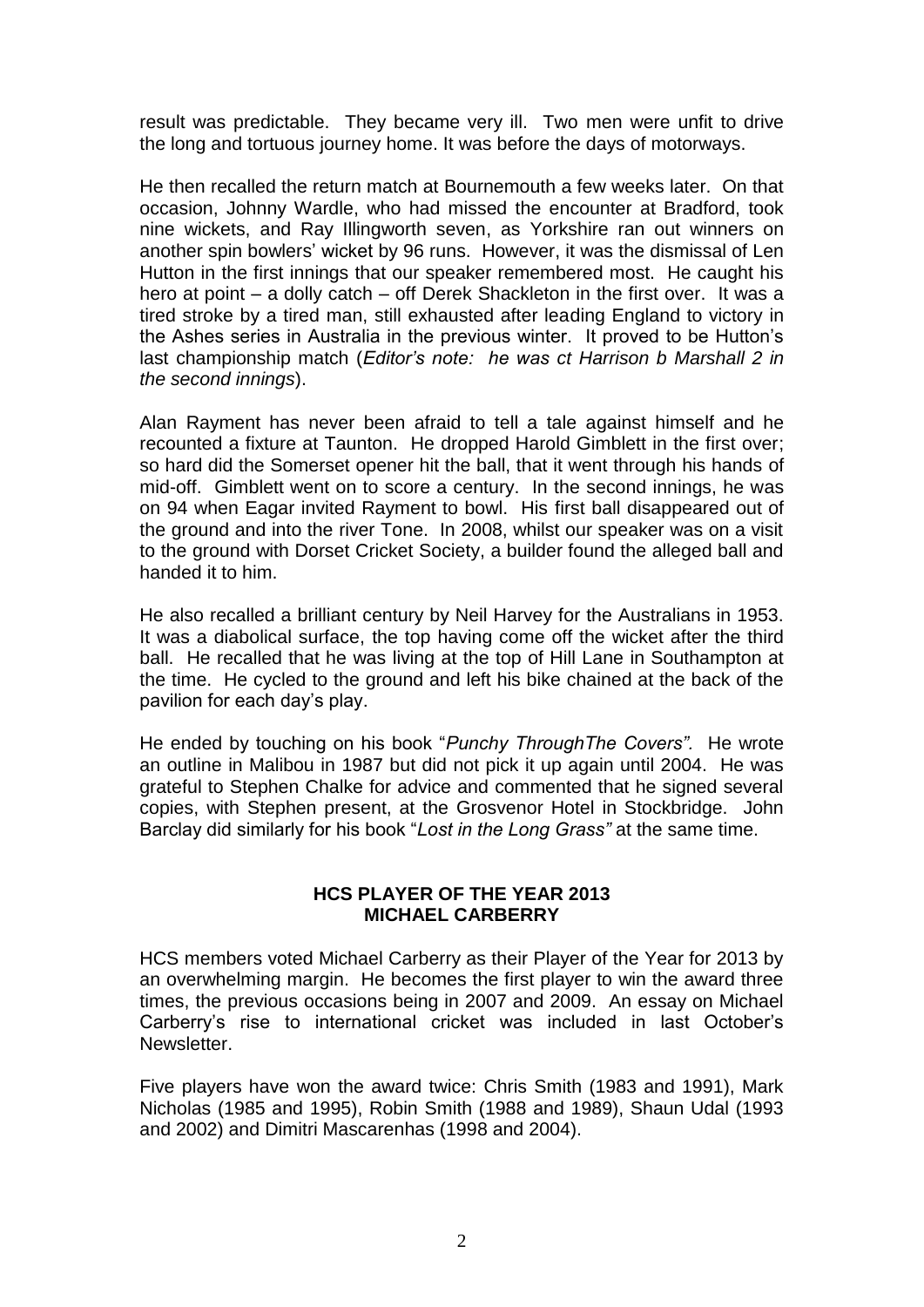## **HAMPSHIRE'S ROAD TO WAR 1914**

Hampshire's season of 100 years ago was the most successful in their history up to that time. They won 13 of their 28 championship matches to finish fifth in the table. It was not until 41 years later, in 1955, that they bettered that position (third) and surpassed the number of victories (16). Also, their four defeats remained the lowest they suffered until the championship year of 1973 when, of course, they went through the year unbeaten.

The county won seven of their first thirteen matches and lost only one; they endured a sticky patch in mid-summer losing three times, but at the end of the season with Britain already at war, they won five of their last six games.

In a summer of blissful sunshine, Philip Mead finished third in the national batting averages (2374 runs for Hampshire @ 53.95), behind the two Jacks, Hearne of Middlesex and the immortal Hobbs of Surrey. Only Hobbs scored more runs in the season. Alec Kennedy took 160 wickets - a Hampshire record at the time and Arthur Jaques 117. From a cricket viewpoint, it was therefore a most memorable summer. Unfortunately, the events in July and August removed the shine from their achievements. Indeed, it is fair to state that they have never been properly acknowledged.

Two servicemen who prospered in 1913, Lionel Tennyson and Cecil Abercrombie, were absent but their non-availability was not due to war preparations, but normal service duties. Tennyson, the designated vicecaptain, had been informed by his commanding officer that if he was to realise his promotion aspirations as an army officer, he could not combine soldiering and first-class cricket. In the event, he was released to play three matches for the county in July and August. Abercrombie, a Royal Naval officer, was unable to play at all.

The revelation of the season was Arthur Jaques. Born in Shanghai and aged 26, he was a tall (six foot three inches) and powerfully built right-arm fastmedium bowler. His in swingers were aimed at leg stump to a packed leg side field. It was a revolutionary tactic, and one that he seems to have forged for himself. He captained the county in their first four matches (three in the championship) in EM Sprot's absence and went on to skipper the side in 11 matches in all, of which eight were won and only one lost. He obviously possessed a fine cricket brain. Other captains whilst Sprot was unable to play were JG Greig (twice), an army officer, and HC McDonnell (twice), a schoolmaster at Winchester College. Jaques led the side in those last six matches of the season referred to above (the other, incidentally, was drawn). Was he Hampshire's greatest captain?

His bowling strategy was widely criticised at the time because it cramped the batsman. It just wasn't regarded as cricket. However, Jaques was often irresistible. He twice took 14 wickets in an innings; against Derbyshire at Basingstoke (8-67 and 6-38) and Somerset at Bath (6-33 and 8-21). In the latter match, he and Kennedy (6-64 match) bowled unchanged throughout as Somerset were swept aside for just 83 and 38. Jaques earned selection for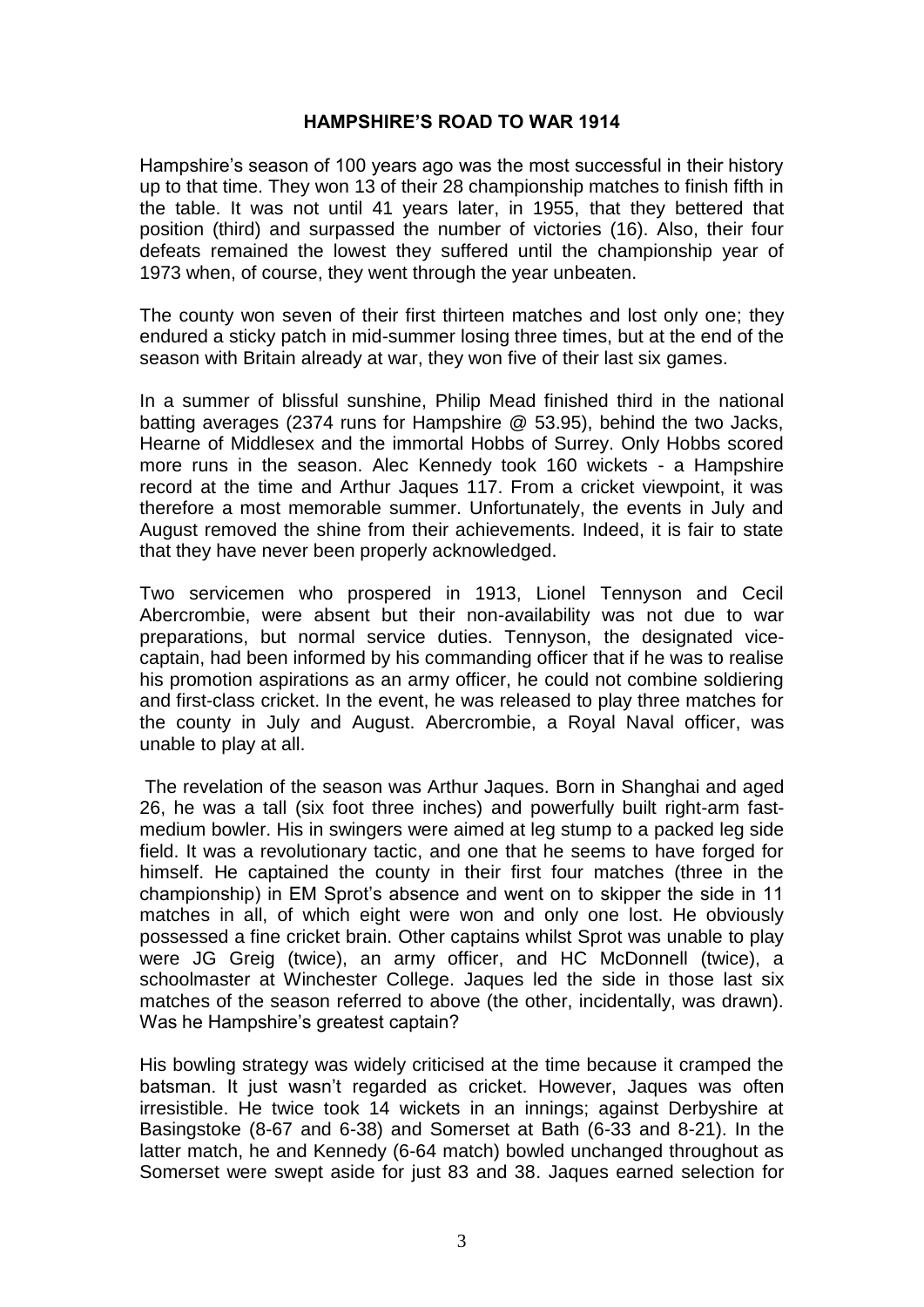the Gentlemen at Lord's. Though his county colleague, CB Fry (who himself played only four matches for Hampshire in the year) was captain, he bowled only three overs in the first innings as Frank Foster (five wickets) and Johnnie Douglas (13) dominated proceedings. The Gentlemen won by 134 runs.

*On Sunday 28 June Archduke Ferdinand and his wife Sophie were assassinated by the Bosnian Serb nationalists, Gavrilo Princip, in the Bosnian capital Sarajevo.*

Hampshire were in the midst of their encounter with Worcestershire at Dudley. On the preceding day, the latter had amassed 474 for six, with Fred Bowley plundering 276 in 290 minutes. His innings remained the highest for Worcestershire until surpassed by Glenn Turner in 1982. The home side progressed to 493 on Monday but a fine double by Jimmy Stone – 83 and 100 not out – secured a draw for Hampshire.

For just under a month cricket progressed as if it was a normal summer but events took a sinister turn on the first day of Hampshire's match with Surrey at Portsmouth on 23 July. *Austria-Hungary issued an ultimatum to Serbia as Vienna demanded that its own representatives be allowed to investigate Serbian nationalist conspirators behind the assassination of the Archduke. Also, the Irish republican issue was gathering pace in Dublin. On 26 July, the day after completion of the match at Portsmouth, members of the Irish Citizen Army and British troops clashed over weapons smuggled into Ireland by Roger Casement and Erskine Childers. Three civilians were killed and 38 wounded.*

Hampshire's next game (a draw) at Leyton did not start until 30 July. *Two days earlier, Austria-Hungary had declared war on Serbia. On 1 August, the last day of the match, Germany declared war on Russia. It also signed a Treaty with Turkey to bring Turkey into the war.*

By the time Hampshire completed their following match with Middlesex at Southampton on 5 August, Britain was at war. *On 2 August, Russia had invaded Germany in the east. A day later, Germany declared war on France. On 4 August Britain announced it was at war after German troops entered neutral Belgium. War was declared at 11pm following the expiry of an ultimatum.* Half an hour later, Nigel Haig and EL Kidd resumed the Middlesex innings at the start of the second day. That match was also drawn.

*On 6 August Austria-Hungary declared war on Russia. Two days later the British Expeditionary Force landed in France. On 10 August France declared war on Austria-Hungary and two days later Britain declared war on Austria-Hungary.*

Hampshire felt the impact of the declaration of war immediately. On 6 August during the first day's play against Nottinghamshire at Trent Bridge, their South African (though English-born) Cambridge student Basil Melle was called upon to join his regiment. He left instantly. He had already bowled six overs but Jimmy Stone was allowed to replace him as a full substitute. Interestingly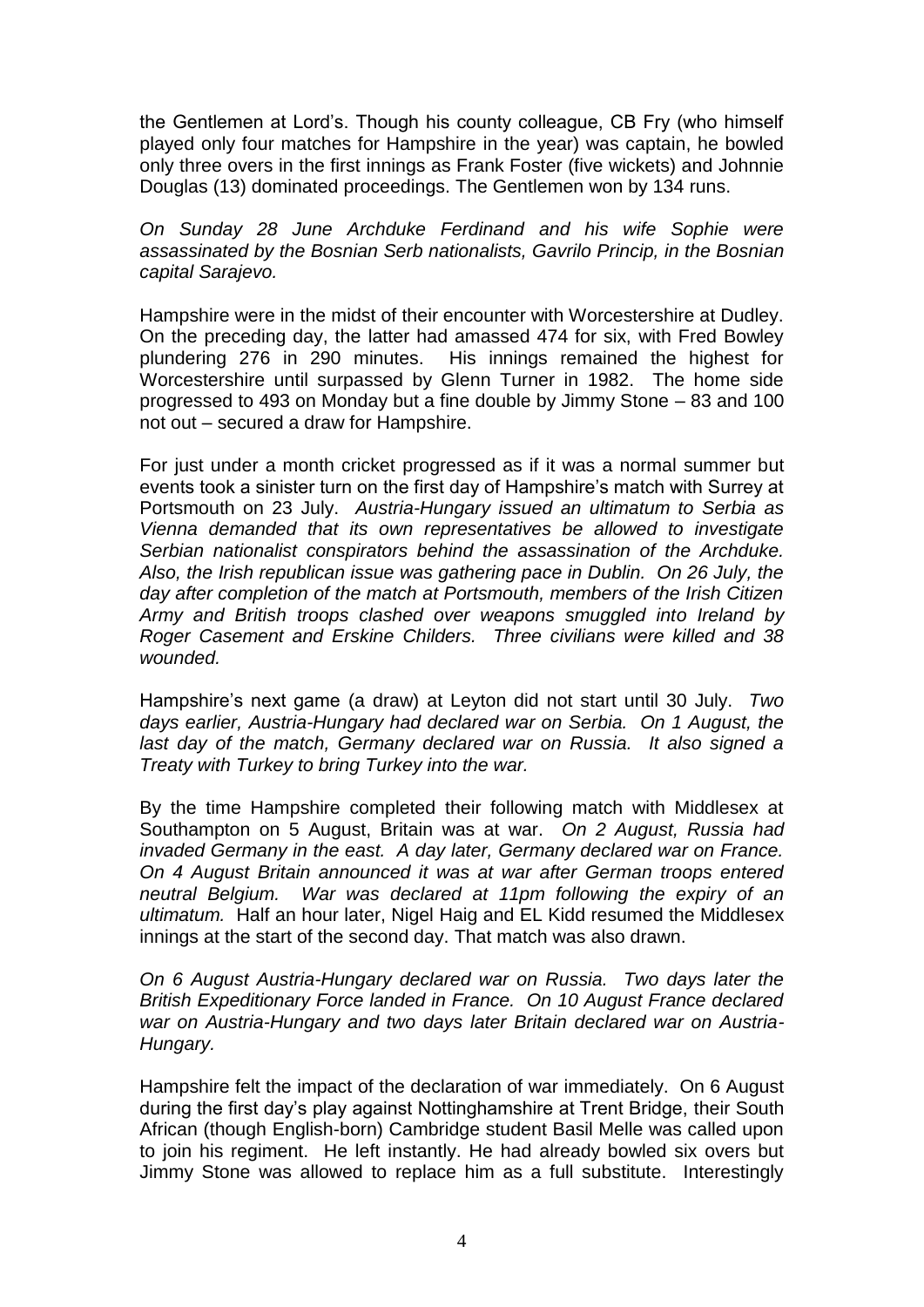Melle was playing instead of Jaques. The home side enjoyed much the better of the match and would certainly have won had play not been possible on the final day.

*The match between Somerset and Northamptonshire scheduled for 10-12 August was cancelled. All Surrey's matches were transferred to Lord's as The Oval had been requisitioned for military purposes. Kent's match against Worcestershire at Dover was transferred to Canterbury.*

Hampshire also had to implement alternative arrangements. The United Services Ground at Portsmouth was similarly required by the services and the county's forthcoming matches against Warwickshire and Lancashire were transferred to Southampton and Bournemouth respectively. Against a backdrop of dwindling attendances Hampshire completed their programme, though cricket had long lost any pretence to normality. *Gloucestershire could only field ten men against Surrey and the Scarborough Festival was cancelled.* 

On the evening of Sunday 23 August, Lionel Tennyson left for France with 120 riflemen from Southampton Docks only to be delayed by thick fog off the Isle of Wight. He eventually arrived at Le Havre on the following afternoon. It was the first day of Hampshire's match with Lancashire at Bournemouth. It is unlikely he would have known that Alec Bowell was 194 not out overnight, and went on to 204 on Tuesday. By 5 September, three days after Hampshire's final match against Kent at Dean Park, he was engaged in battle in the retreat from Mons.

In that match against Kent, Hampshire's match winner was Arthur Jaques. Captaining the side, he took six for 55 and three for 31. He was killed in action at Bois Hugo, Loos, in France little more than a year later, on 27 September 1915. His brother lost his life with him. Another member of that side, ACP Arnold, who scored 54, also did not survive the war. He was killed in France in July 1916. Of the eleven men who played for Hampshire in that match, only three were on the field when the county played their next match in June 1919: Philip Mead, George Brown and Alec Kennedy. Lionel Tennyson, who somehow survived the war, was captain. His fellow comrade-in-arms in 1913, Cecil Abercrombie, had been killed at the Battle of Jutland in 1916 when his ship, HMS Defence, was lost with all hands. Those evocative final sunlit days of the pre-War Golden Age must have seemed a very distant memory.

*The editor profoundly thanks Andrew Renshaw for assistance with information for this article. Members will be aware that Andrew will be speaking at our Meeting on 5 March at Test Valley Golf Club on his forthcoming publication: Wisden Book on First World War Cricketers. Andrew has amassed an incredible welter of information on the subject and it is sure to be a most interesting evening.*